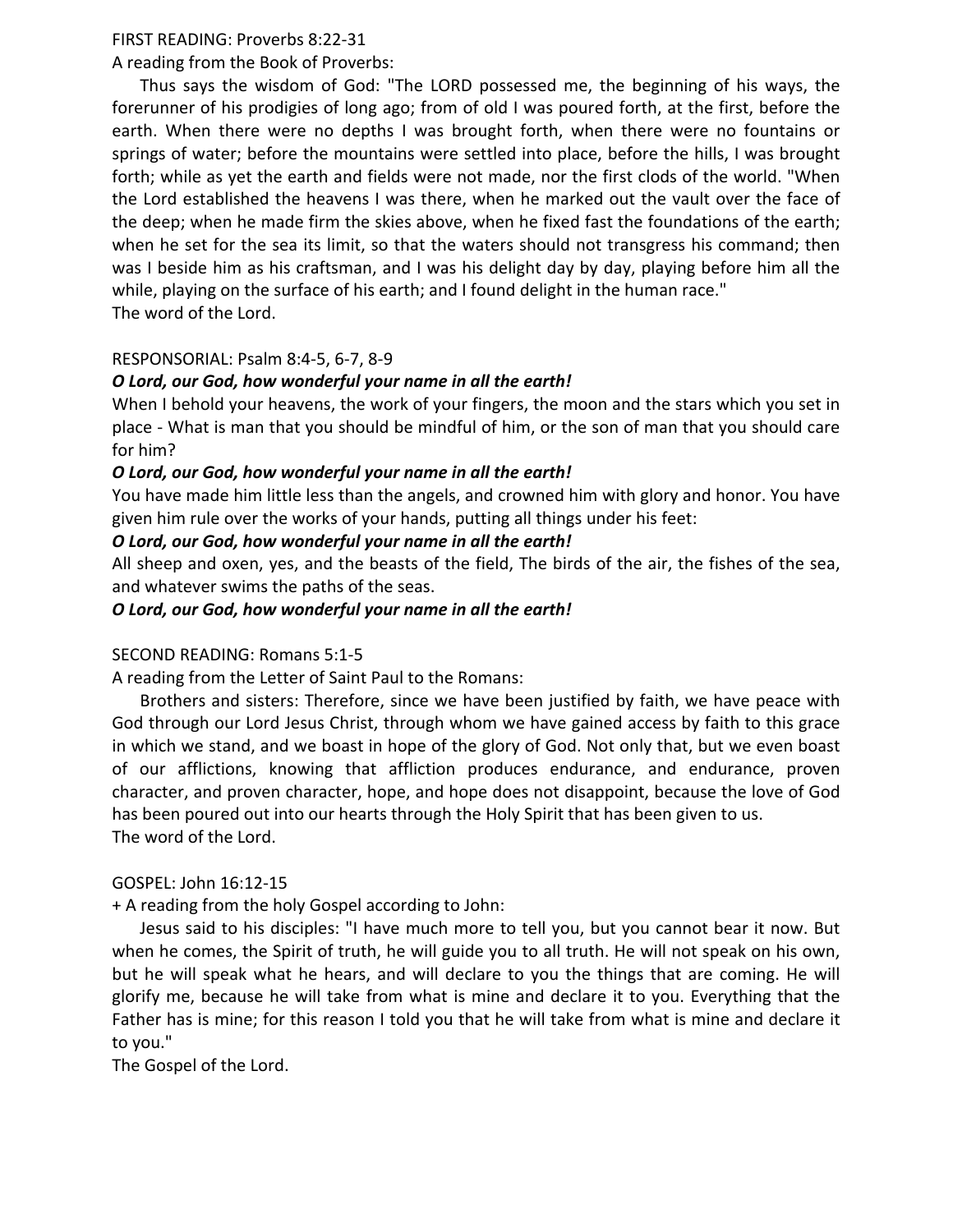### **Reflection for Trinity Sunday**

Today is a feast that celebrates a basic Christian Dogma, the Trinity. Christians believe in One God having three persons in complete and perfect unity. It works like this. God is love. God's love is so immense and perfect that the Father begot the Son. The Father and Son's love is so eternal and unconditional that they breathed the Spirit. The Father and Spirit are both completely other than us, but Jesus, God's Son was born a human being who is just like us in all but sin.

We have just finished celebrating the Easter Cycle last Sunday on Pentecost. We know the story the season tells by heart. Jesus suffered and died for our sins, rose from the dead, returned to the Father and then sent the Holy Spirit to form, guide and inspire Christ's Church. I like to define the Church as the People of God; not just us Catholics but all who believe in God and Jesus who are alive in Christ by the grace of the Holy Spirit. This notion of the People of God is especially meaningful as we strive to build a new parish out of three. People define the Church's identity not the buildings and locations where they gather.

How can God have three persons and still be one? The good Franciscan Sisters who taught me had a pat answer for such a question, "It's a mystery!" I never really knew if this was because they didn't know the answer or if this was a profound truth I was hearing. The problem lay in the definition of a mystery. A mystery is a puzzle that we are unable to solve. We all know puzzles and how rewarding they can be when we solve them. Crosswords, jigsaws and putting together an IKEA couch are all puzzles we can solve or assemble.

Forming a new parish is going to be like those. It will be a challenge for us to see it through and a delight when we are all home, together, where we belong. I work crosswords all the time. They keep me mentally on my toes. Finally finishing the Sunday puzzle, days later, can feel like a triumph. When the 1001 pieces finally fit, we can appreciate the full picture. To look at our new parish forming like this can be a way to experience the change all three of us face. Our three parishes want our joint task to work. For crosswords I sometimes need a pony, an aid to solve the hints. For a jigsaw puzzle, I need my eyes and fingers to operate in sync to work the trial and error process of assembly; first the border, then the colored areas and then the completed picture. In the process of building community, we'll have each other on whom we can rely.

Then there are the mysteries that we cannot solve. God is a mystery. We already know God by faith. We can remember God at any time. We can see God reflected in all nature, all people and every event of our lives. All we need do is remember and we can see God here. My favorite example is love. If I ask what is love? What can we say? It's much more than an emotion. We can experience it in many ways. There's the love shared with lovers. There's love of pizza. There's love of our parish. As any widow or widower knows, love lives long after our beloved is gone. The context is in our relationships. We've known it from the time we've bonded with our parents and experienced it growing up with friends. We know it in joy, sorrow, fear and frenzy, for we rely on each other.

We cannot define those we love by their function. We describe them by their person; in our relationship to them and in their relationship to us; lover, parent, child, brother sister or friend. Even our boss and coworkers share that experience with us. One first meets another and strangers become acquaintances. Acquaintances can become friends. Some friends become lovers. We can only move forward in our relationships and can never regress. Unlike social